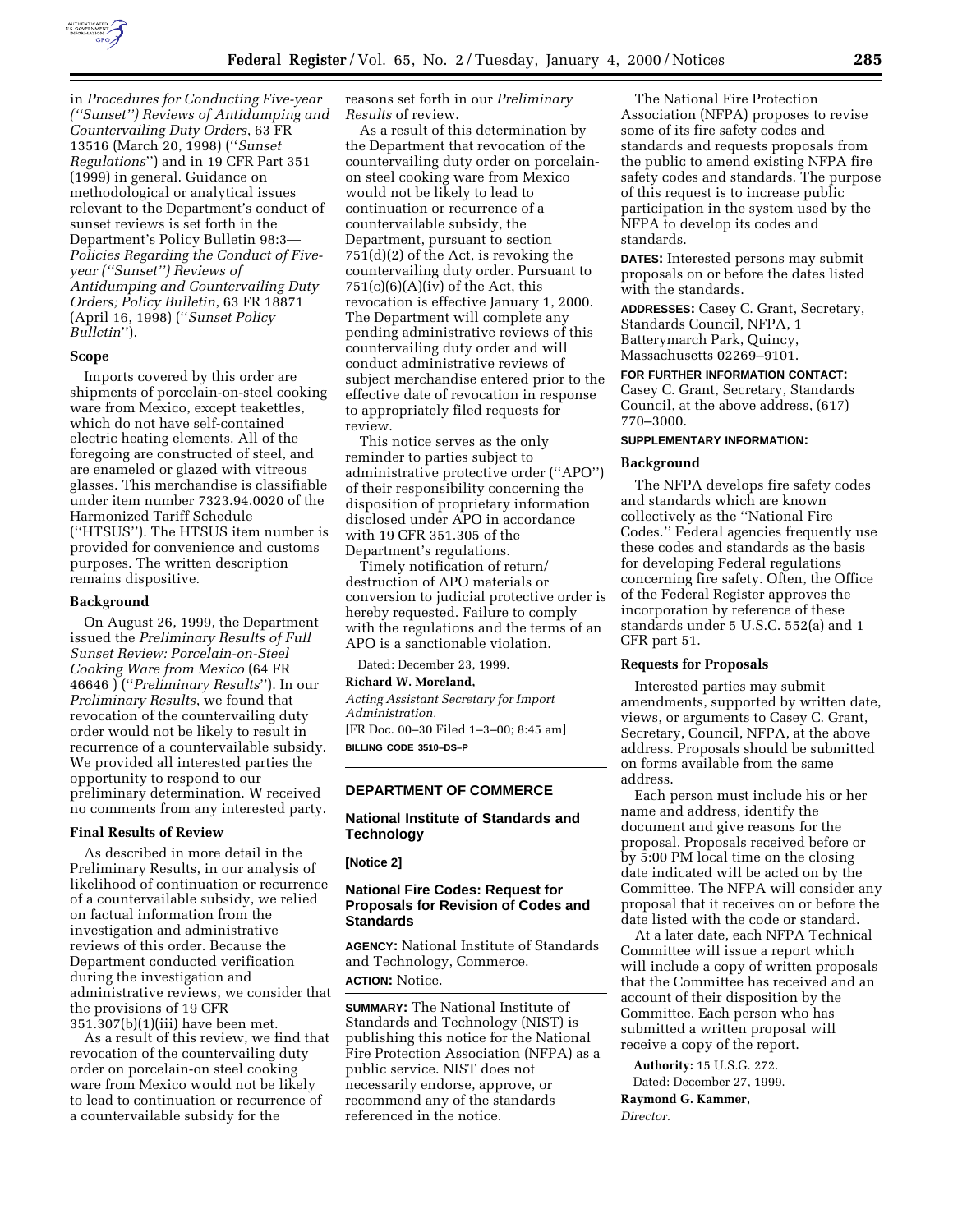| NFPA No. | Proposal title                                                                                                                                       | Closing date |
|----------|------------------------------------------------------------------------------------------------------------------------------------------------------|--------------|
|          |                                                                                                                                                      | 6/30/00      |
|          |                                                                                                                                                      | 1/7/2000     |
|          |                                                                                                                                                      | 1/5/2001     |
|          |                                                                                                                                                      | 1/5/2001     |
|          |                                                                                                                                                      | 6/30/2000    |
|          |                                                                                                                                                      | 1/7/2000     |
|          | Oxygen-Fuel Gas Systems for Welding, Cutting, and Allied Processes                                                                                   | 6/30/2000    |
|          |                                                                                                                                                      |              |
|          |                                                                                                                                                      | 12/28/2001   |
|          | Storage, Use, and Handling of Compressed and Liquefied Gases in Portable<br>Cylinders.                                                               | 7/6/2001     |
|          | Fires and Dust Explosions in Agricultural and Food Products Facilities                                                                               | 1/5/2001     |
|          |                                                                                                                                                      | 1/5/2001     |
|          |                                                                                                                                                      | 6/30/2000    |
|          |                                                                                                                                                      | 1/5/2001     |
|          |                                                                                                                                                      | 6/30/2000    |
|          |                                                                                                                                                      | 1/7/2000     |
|          | Ventilation Control and Fire Protection of Commercial Cooking Operations                                                                             | 1/7/2000     |
|          |                                                                                                                                                      | 6/30/2000    |
|          |                                                                                                                                                      | 6/30/2000    |
|          |                                                                                                                                                      | 12/28/2001   |
|          | Cigarette Ignition Resistance of Components of Upholstered Furniture                                                                                 | 1/5/2001     |
|          | Mock-Up Upholstered Furniture Material Assemblies to Ignition by Smoldering                                                                          | 12/28/2001   |
|          | Cigarettes.                                                                                                                                          |              |
|          | Flame Travel and Smoke of Wires and Cables for Use in Air-Handling Spaces                                                                            | 7/6/2001     |
|          | Evaluating Room Fire Growth Contribution of Textile Wall Coverings                                                                                   | 1/5/2001     |
|          | Fire Characteristics of Upholstered Furniture Exposed to Flaming Ignition                                                                            | 6/30/2000    |
|          | Source.                                                                                                                                              |              |
|          | Fire Characteristics of Mattresses and Bedding Assemblies Exposed to Flaming<br>Ignition Source.                                                     | 6/30/2000    |
|          | Ignitability of Exterior Wall Assemblies Using a Radiant Heat Energy Source                                                                          | 1/7/2000     |
|          | Measurement of Smoke Obscuration Using a Conical Radiant Source in a Sin-<br>gle Closed Chamber.                                                     | 6/30/2000    |
|          | Heat and Visible Smoke Release Rates for Materials and Products Using an<br>Oxygen Consumption Calorimeter.                                          | 1/7/2000     |
|          | Heat and Visible Smoke Release Rates for Upholstered Furniture Components<br>or Composites and Mattresses Using and Oxygen Consumption Calorimeter.  | 7/6/2001     |
|          | Evaluation of Flammability Characteristics of Exterior Non-Load Bearing Wall<br>Assemblies Containing Combustible Components Using the Intermediate- | 12/28/2001   |
|          | Scale Multistory Test Apparatus.                                                                                                                     |              |
|          |                                                                                                                                                      | 1/7/2000     |
|          |                                                                                                                                                      | 1/7/2000     |
|          |                                                                                                                                                      | 1/7/2000     |
|          |                                                                                                                                                      | 1/7/2000     |
|          |                                                                                                                                                      | 1/7/2000     |
|          |                                                                                                                                                      | 1/7/2000     |
|          |                                                                                                                                                      | 1/7/2000     |
|          |                                                                                                                                                      | 6/30/2000    |
|          | Professional Competence of Responders to Hazardous Materials Incidents                                                                               | 6/30/2000    |
|          | EMS Personnel Responding to Hazardous Materials Incidents                                                                                            | 6/30/2000    |
|          |                                                                                                                                                      | 1/7/2000     |
|          |                                                                                                                                                      | 1/7/2000     |
|          | Powered Industrial Trucks Including Type Designations, Areas of Use, Conver-<br>sions, Maintenance, and Operation.                                   | 1/5/2001     |
|          |                                                                                                                                                      | 1/7/2000     |
|          | Storage, Handling, and Use of Ethylene Oxide for Sterilization and Fumigation                                                                        | 1/7/2000     |
|          |                                                                                                                                                      | 1/7/2000     |
|          | Identification of the Hazards of Materials for Emergency Response                                                                                    | 1/7/2000     |
|          |                                                                                                                                                      | 1/5/2001     |
|          |                                                                                                                                                      | 6/30/2000    |
|          |                                                                                                                                                      | 6/30/2000    |
|          |                                                                                                                                                      | 6/30/2000    |
|          |                                                                                                                                                      | 6/30/2000    |
|          |                                                                                                                                                      | 6/30/2000    |
|          |                                                                                                                                                      | 6/30/2000    |
|          |                                                                                                                                                      |              |
|          | Manufacture, Transportation, and Storage of Fireworks and Pyrotechnic Articles                                                                       | 1/7/2000     |
|          |                                                                                                                                                      | 1/7/2000     |
|          |                                                                                                                                                      | 1/7/2000     |
|          |                                                                                                                                                      | 1/7/2000     |
|          |                                                                                                                                                      | 6/30/2000    |
|          |                                                                                                                                                      | 6/30/2000    |
|          |                                                                                                                                                      | 6/30/2000    |
|          |                                                                                                                                                      | 6/30/2000    |